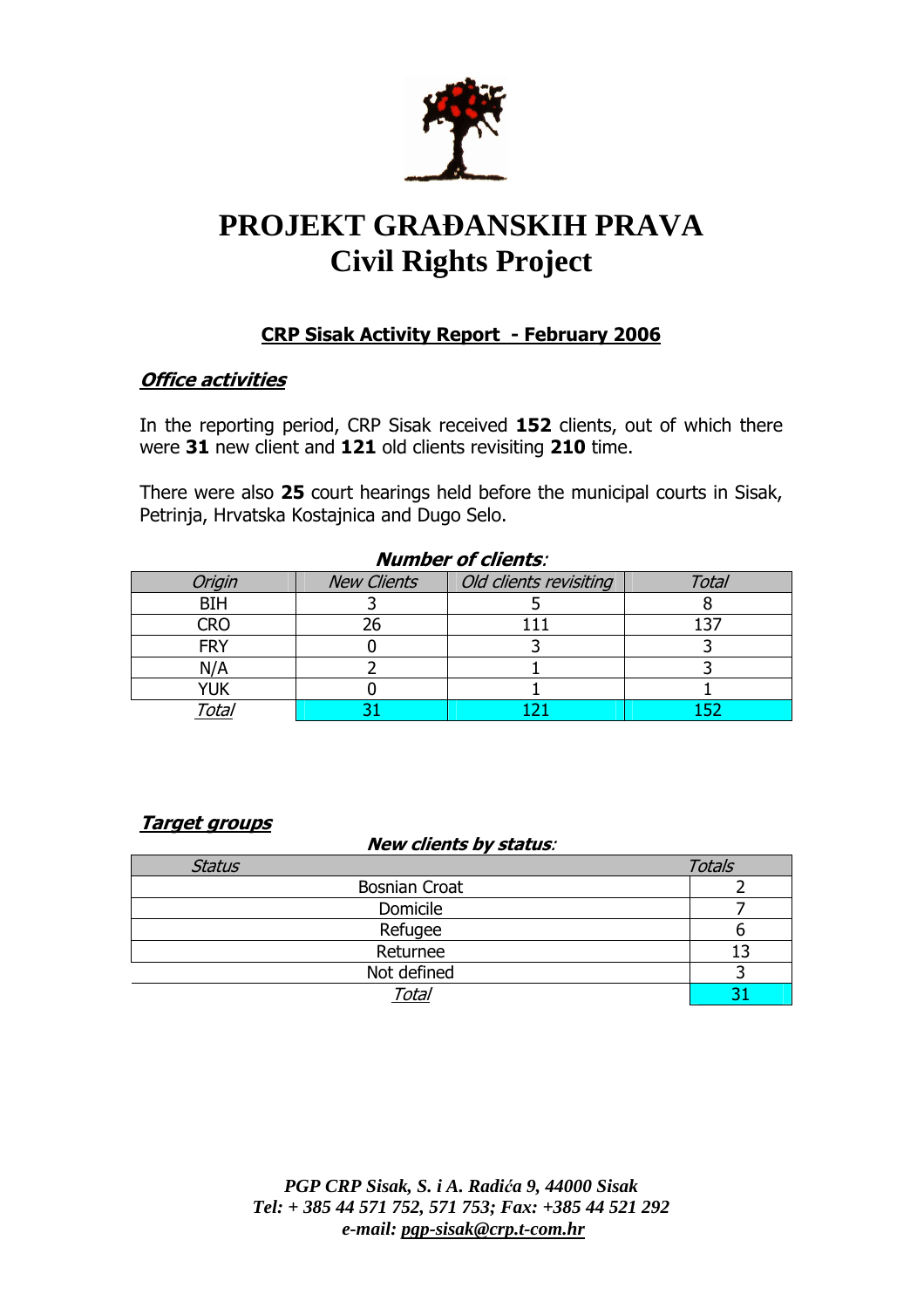| <b>TYPE OF CASE</b>                    | <b>NUMBER OF EVENTS</b> |
|----------------------------------------|-------------------------|
| Citizenship                            | 13                      |
| Documents and status                   | 19                      |
| Labour                                 | 10                      |
| Ownership                              | 96                      |
| Other                                  | 15                      |
| Pension and health and social security | 29                      |
| Tenancy rights                         | 45                      |
| <b>TOTAL</b>                           | フフフ                     |



#### LEGAL ASSISTANCE

| Appeals/complaints        | 13 |
|---------------------------|----|
| Constitutional complaints |    |
| Letters                   | 40 |
| Lawsuits                  | 13 |
| Administrative lawsuits   |    |
| Submissions               | 65 |
| European Court Lawsuit    |    |
| Administrative requests   |    |

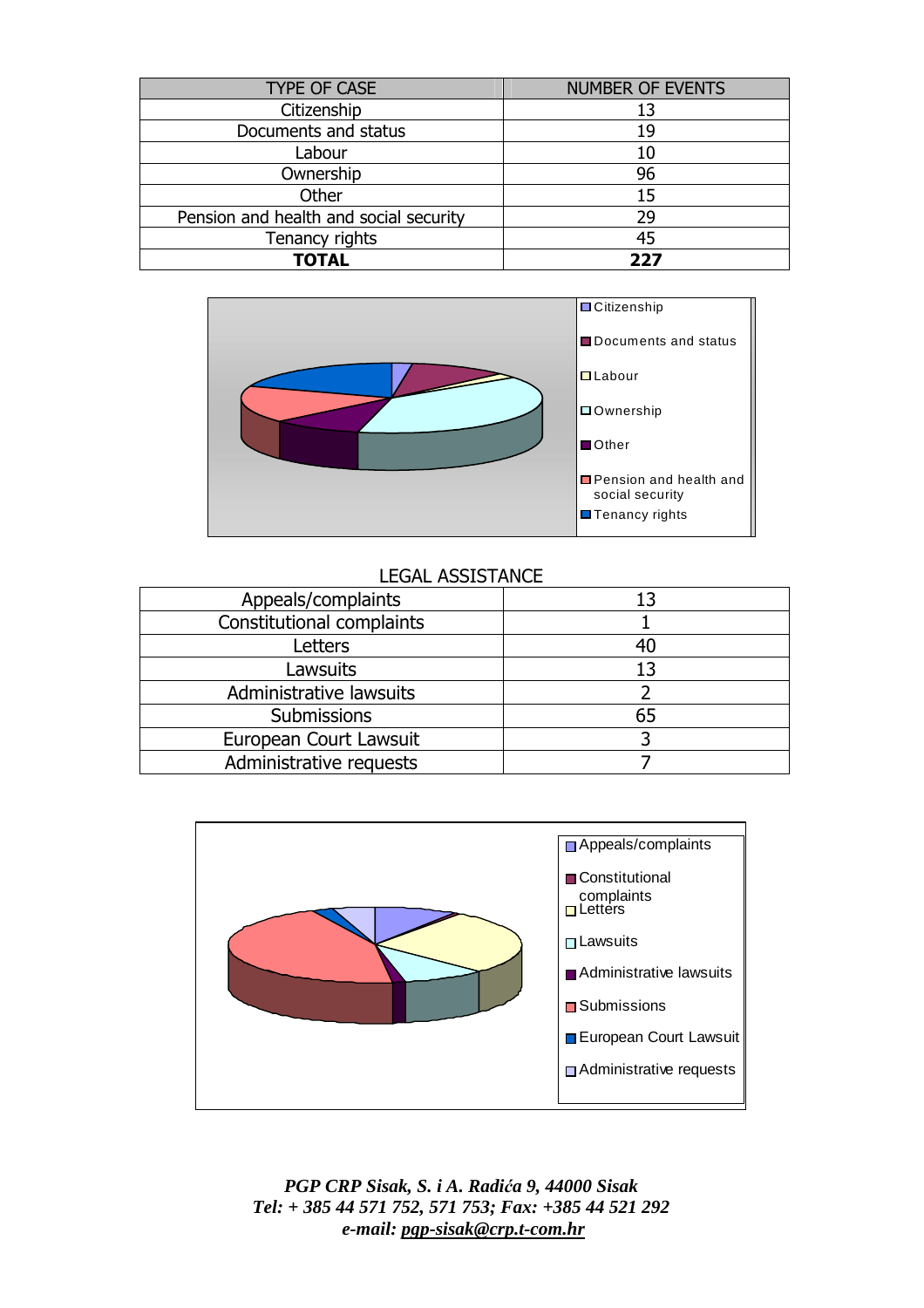## Legal issues

There has not been many changes regarding issues the CRP Sisak dealt with in the reporting period and they remain the same: status issues such as citizenship, pension related issues, ownership, repossession of movable property, etc.

Although Croatia has brought new Law on Courts at the end of year 2005 (Law on Courts came into force on  $29<sup>th</sup>$  December 2005) still courts show trends such as lengthy proceedings, postponing the court hearings, etc.

CRP Sisak shall now report on several cases regarding the mentioned issues.

## Status issues – citizenship

The client V.P. (CRP case No.7383) approached the CRP office asking for information about the terms for acquiring of Croatian citizenship.

The client was born in 1961 in Bosnia and Herzegovina, where she lived until 1983. In 1983 she married her husband and moved to Croatia where she has been living since. Her husband, who is deceased now, was a Croatian citizen and her daughter is also a Croatian citizen. The client has strongly expressed her wish to stay with her family and live in Croatia.

CRP wrote and filed a Request for acquisition of Croatian citizenship to the Ministry of the Interior, because the client has lived in Croatia for more than 20 years, and still she is not a Croatian citizen but temporary resident with an obligation to prolong her status every year.

#### Ownership – Repossession of real estate

The client M.S. (CRP case No.54) has filed a lawsuit to the Municipal court in Petrinja against her former husband and his second wife for the annulment of contract of exchange on 2<sup>nd</sup> March 2000.

Our client's former husband married a person with the same name as our clients` and on the basis of that circumstance he concluded a contract of exchange of real estate (which is in fact our client's property in 1/2 part) with two persons from Bosnia and Herzegovina.

The client has also started a criminal procedure before the Municipal Court in Sisak against her former husband and his current wife.

The Municipal Court in Petrinja held several court hearings, took testimonies of all witnesses and reached a verdict. On the base of these testimonies conclusion is that the contract is opposite to the Constitution of the Republic of Croatia and the Croatian law, but the court has reached a negative decision.

Although the court has established the fact that our client did not sign the contract or power of authority and did not believe defendants, and also the fact that there were elements of criminal act in defendant's acting, the Court rejected the lawsuit.

CRP Sisak filed an appeal on  $3<sup>rd</sup>$  March 2003. Unfortunately, after the period of 3 years client has not received a 2<sup>nd</sup> level judgement.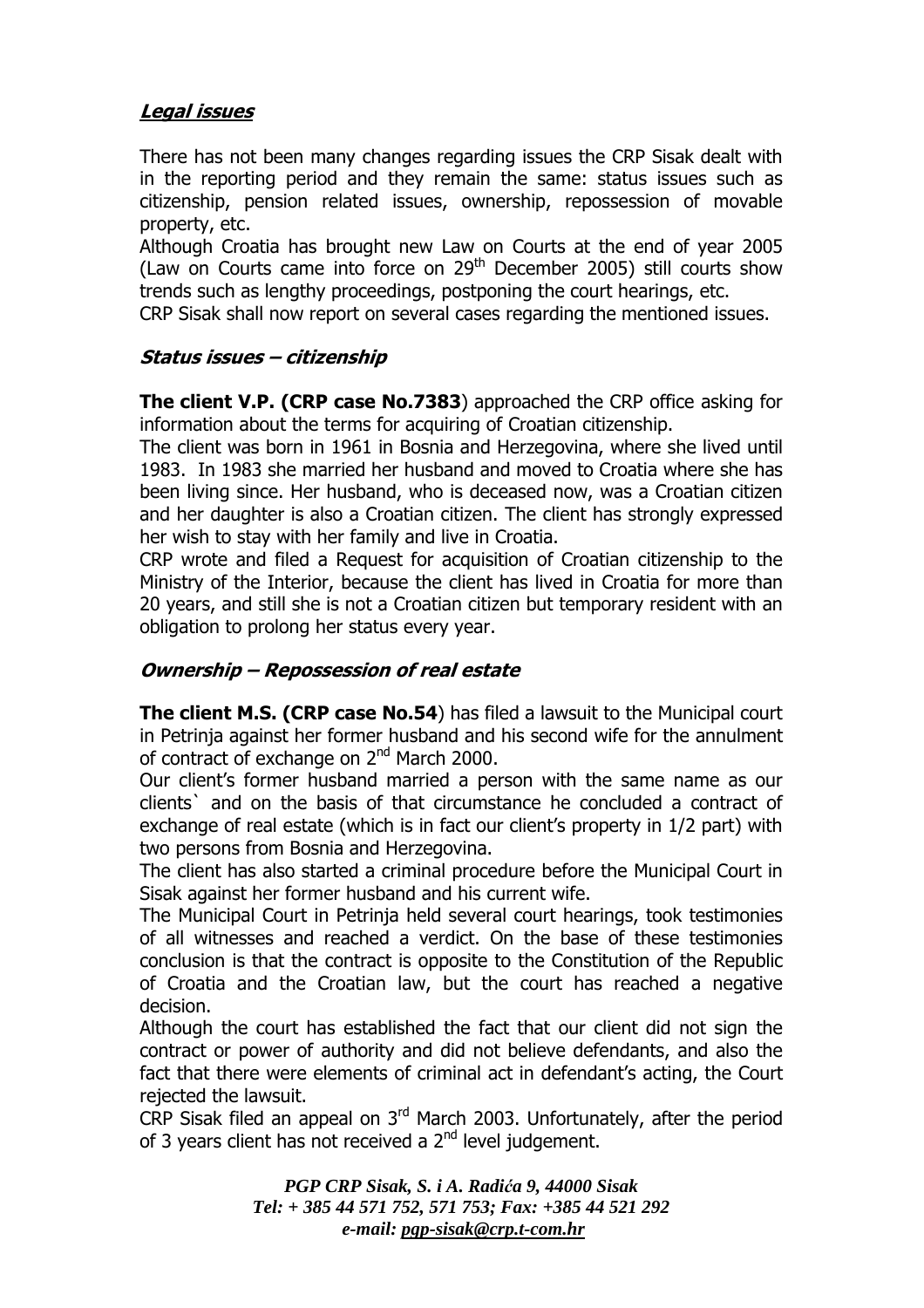In the meantime, out client's former husband was convicted for a criminal offence before the Municipal Court in Sisak.

CRP wrote a rush note to the County court in Sisak and also delivered the court decision in the criminal proceedings against the husband, which is final and should have influence in the civil proceedings regarding the real estate.

In the case of D.M. (CRP case No.6844) the client is the owner of house in Sisak which has been possessed by illegal user for more than 15 years. The client bought this real estate at the public auction.

Although the final judgement has been already brought on  $12<sup>th</sup>$  July 1991, and former illegal user died, the wife has continued to illegally use this house without intent to leave.

Therefore, CRP submitted a lawsuit for repossession of real estate. The Court hearing needs to be scheduled.

We believe this case shows trend of disregarding of court decisions by citizens, but also the shortage of effective acts by state in executing court judgements.

The client N.P. (CRP case No.7387) approached the CRP at the end of February 2006. He is returnee whose property was used by temporary users in the period 1998-2002. In this period client was unable to live in his house in Petrinja and he had to pay the rent to the owners in Serbia and Montenegro. The temporary users filed a lawsuit for investments they made to our client's house. The court made a decision on  $24<sup>th</sup>$  January 2001 and it became final. By this judgement, our client has to pay amount of 92.852,60 kuna (both for investments and legal costs) to the temporary users. During the court procedure, the client objected many times the amount claiming it was not actually invested in his property and also claiming that temporary users took his movable property before the court procedure started and after it started, they replaced it with cheaper one. It is important to emphasise that the court expert made his findings before the court procedure started, but the court accepted it without scheduling a new one during the procedure and despite the client's objections.

Therefore, the client submitted a Motion for reopening the procedure as the only possible legal remedy. His motion was rejected, but the client filed an appeal. At this moment, we are waiting for the  $2^{nd}$  level decision.

In the meantime, the temporary users started the execution procedure based on the final judgement claiming for assessment and sale of the house. The client filed an appeal trying to stop the execution and the court accepted it and postponed the execution.

On the other side, our client, trying to compensate all the damage done to him and his property, filed a lawsuit against the Municipality of Petrinja, Republic of Croatia and temporary users, claiming for damage and compensation for illegal use of real estate. So far 3 court hearings were held (next one is scheduled for  $21<sup>st</sup>$  April 2006).

It is our opinion that the client's human rights have been violated by the state when his property was given to the temporary users and not returned after he submitted his request. Now he is obliged to pay for those investments